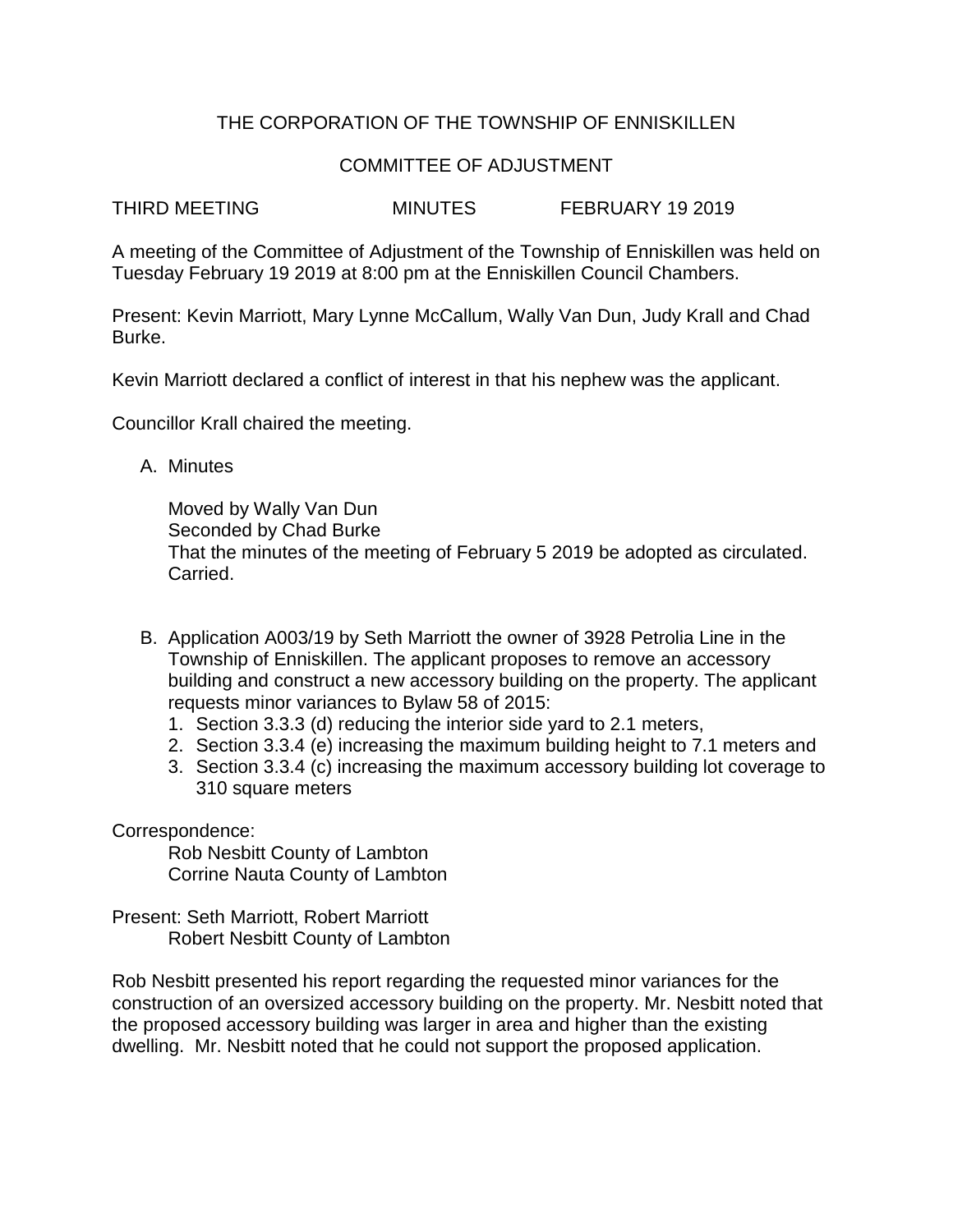## THIRD MEETING 2 FEBRUARY 19 2019

The correspondence from the Chief Building Official requested that if the application were approved that the septic system be protected during construction.

Seth Marriott noted that the accessory building would be used for personal use to permit working on his classic cars and to provide parking for his own personal use vehicles.

Seth Marriott reported that the residential lot was bordered by a two story 50 unit apartment building. He circulated a photo indicating the location of the parking lot for the apartment and his property. The photo indicated the light cast from the parking lot unto his property.

He noted that the proposed structure would be lower in height than the apartment building.

Mr. Marriott circulated drawings for the proposed building providing a layout for the positioning of vehicles in the building. He noted that the space was necessary to provide working room around the vehicles. The height of the building was necessary to provide sufficient height to raise a vehicle with the proposed hoist.

Mr. Marriott noted that the exterior façade would be attractive.

Mr. Marriott noted that the existing building was structurally unsound. The cement floors were cracked and the doors would not close.

He noted that the Quonset building would be used for storage of lawn equipment.

Mary Lynne McCallum noted that she could not support the reduction in the interior side yard requested by the applicants.

Mr. Marriott noted that he would withdraw his request for a reduction in the interior side yard.

Wally Van Dun reported that he had undertaken measurements at the shop where he currently worked. He noted that the work area around vehicles presented by Mr. Marriott was reasonable.

## Moved by Wally Van Dun

Seconded by Chad Burke

That minor variance application A003/19 be approved increasing the maximum accessory building height to 7.1 meters and by increasing the maximum accessory building lot coverage to 310 square meters. Carried.

Conditions:

- 1. That the septic area be protected and clearly identified thought out the construction process.
- 2. That a site drainage plan be required as part of the building permit process to ensure adequate drainage is provided for the property.